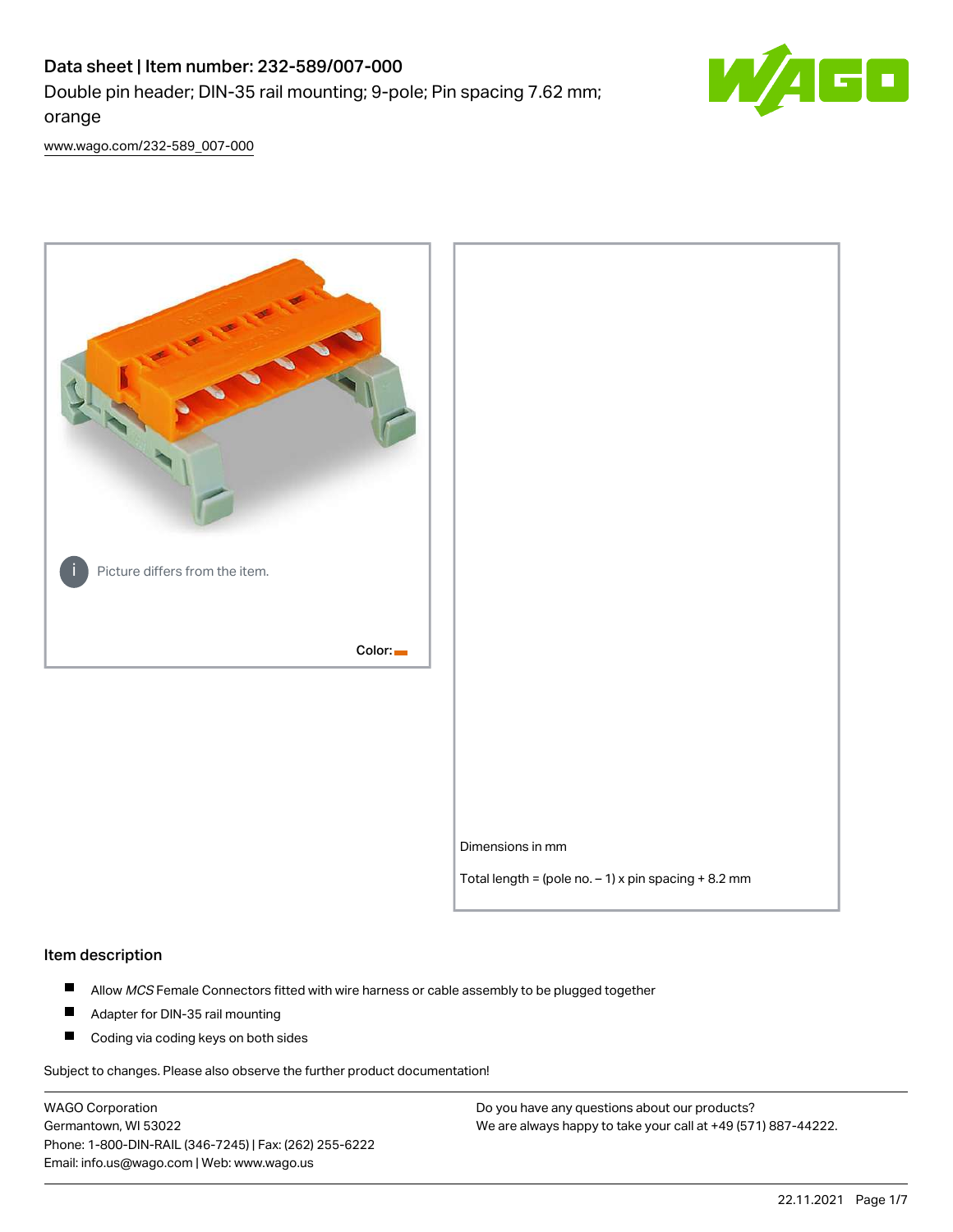

## Data Notes

| Safety information 1 | The <i>MCS – MULTI CONNECTION SYSTEM</i> includes connectors<br>without breaking capacity in accordance with DIN EN 61984. When<br>used as intended, these connectors must not be connected<br>/disconnected when live or under load. The circuit design should<br>ensure header pins, which can be touched, are not live when<br>unmated. |
|----------------------|--------------------------------------------------------------------------------------------------------------------------------------------------------------------------------------------------------------------------------------------------------------------------------------------------------------------------------------------|
| Variants:            | Other pole numbers<br>Other versions (or variants) can be requested from WAGO Sales or<br>configured at https://configurator.wago.com/                                                                                                                                                                                                     |

## Electrical data

## IEC Approvals

| Ratings per                 | IEC/EN 60664-1                                                        |
|-----------------------------|-----------------------------------------------------------------------|
| Ratings (note)              | Notice: Male connectors must not be live when disconnected!           |
| Rated voltage (III / 3)     | 500 V                                                                 |
| Rated surge voltage (III/3) | 6 <sub>kV</sub>                                                       |
| Rated voltage (III/2)       | 630 V                                                                 |
| Rated surge voltage (III/2) | 6 <sub>kV</sub>                                                       |
| Nominal voltage (II/2)      | 1000V                                                                 |
| Rated surge voltage (II/2)  | 6 <sub>kV</sub>                                                       |
| Rated current               | 12A                                                                   |
| Legend (ratings)            | $(III / 2)$ $\triangle$ Overvoltage category III / Pollution degree 2 |

## UL Approvals

| Approvals per                  | UL 1059 |
|--------------------------------|---------|
| Rated voltage UL (Use Group B) | 300 V   |
| Rated current UL (Use Group B) | 15 A    |
| Rated voltage UL (Use Group D) | 300 V   |
| Rated current UL (Use Group D) | 10 A    |

## Ratings per UL

| Rated voltage UL 1977 | 600 V |
|-----------------------|-------|
| Rated current UL 1977 |       |

Subject to changes. Please also observe the further product documentation!

| <b>WAGO Corporation</b>                                | Do you have any questions about our products?                 |  |
|--------------------------------------------------------|---------------------------------------------------------------|--|
| Germantown, WI 53022                                   | We are always happy to take your call at +49 (571) 887-44222. |  |
| Phone: 1-800-DIN-RAIL (346-7245)   Fax: (262) 255-6222 |                                                               |  |
| Email: info.us@wago.com   Web: www.wago.us             |                                                               |  |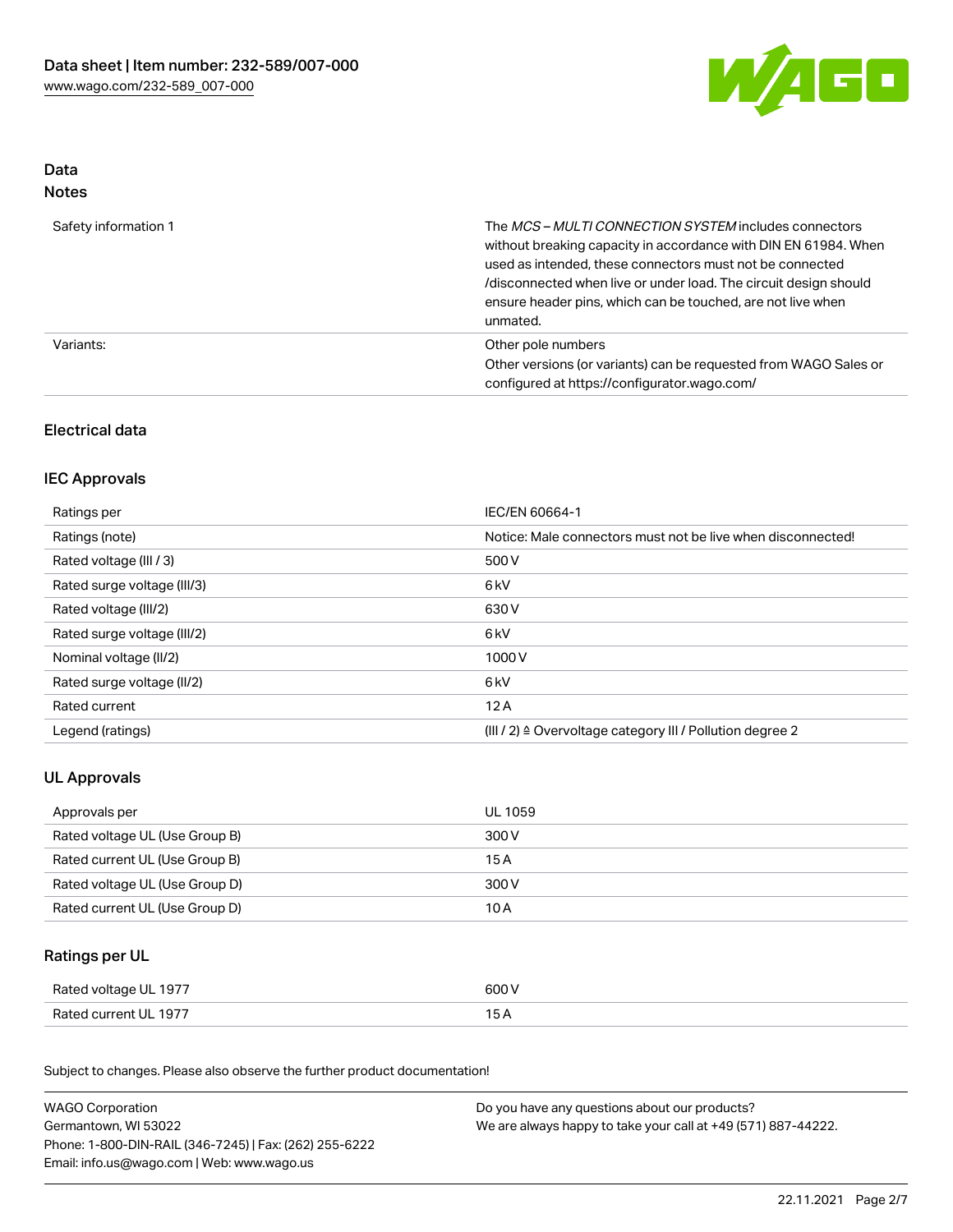

## CSA Approvals

| <b>WAGO Corporation</b>                                                    | Do you have any questions about our products? |  |
|----------------------------------------------------------------------------|-----------------------------------------------|--|
| Subject to changes. Please also observe the further product documentation! |                                               |  |
| Flammability class per UL94                                                | V <sub>0</sub>                                |  |
| Insulation material                                                        | Polyamide (PA66)                              |  |
| Material group                                                             |                                               |  |
| Color                                                                      | orange                                        |  |
| <b>Material data</b>                                                       |                                               |  |
| Locking of plug-in connection                                              | Without                                       |  |
| Mismating protection                                                       | No                                            |  |
| Connector (connection type)                                                | for pluggable connector                       |  |
| Contact type (pluggable connector)                                         | Male connector/plug                           |  |
| Plug-in connection                                                         |                                               |  |
| Mounting type                                                              | DIN-35 rail                                   |  |
| Mechanical data                                                            |                                               |  |
| Depth                                                                      | 42.5 mm / 1.673 inch                          |  |
| Height from upper-edge of DIN-rail                                         | 15 mm / 0.591 inch                            |  |
| Width                                                                      | 68.96 mm / 2.715 inch                         |  |
| Pin spacing                                                                | 7.62 mm / 0.3 inch                            |  |
| Physical data                                                              |                                               |  |
| Number of poles                                                            | 9                                             |  |
| <b>Connection 1</b>                                                        |                                               |  |
| Number of levels                                                           | $\mathbf{1}$                                  |  |
| Number of connection types                                                 | 1                                             |  |
| Total number of potentials                                                 | 9                                             |  |
| <b>Connection data</b>                                                     |                                               |  |
|                                                                            |                                               |  |
| Rated voltage CSA (Use Group D)<br>Rated current CSA (Use Group D)         | 300V<br>10A                                   |  |
| Rated current CSA (Use Group B)                                            | 15A                                           |  |
| Rated voltage CSA (Use Group B)                                            | 300 V                                         |  |
| Approvals per                                                              | <b>CSA</b>                                    |  |
|                                                                            |                                               |  |

WAGO Corporation Germantown, WI 53022 Phone: 1-800-DIN-RAIL (346-7245) | Fax: (262) 255-6222 Email: info.us@wago.com | Web: www.wago.us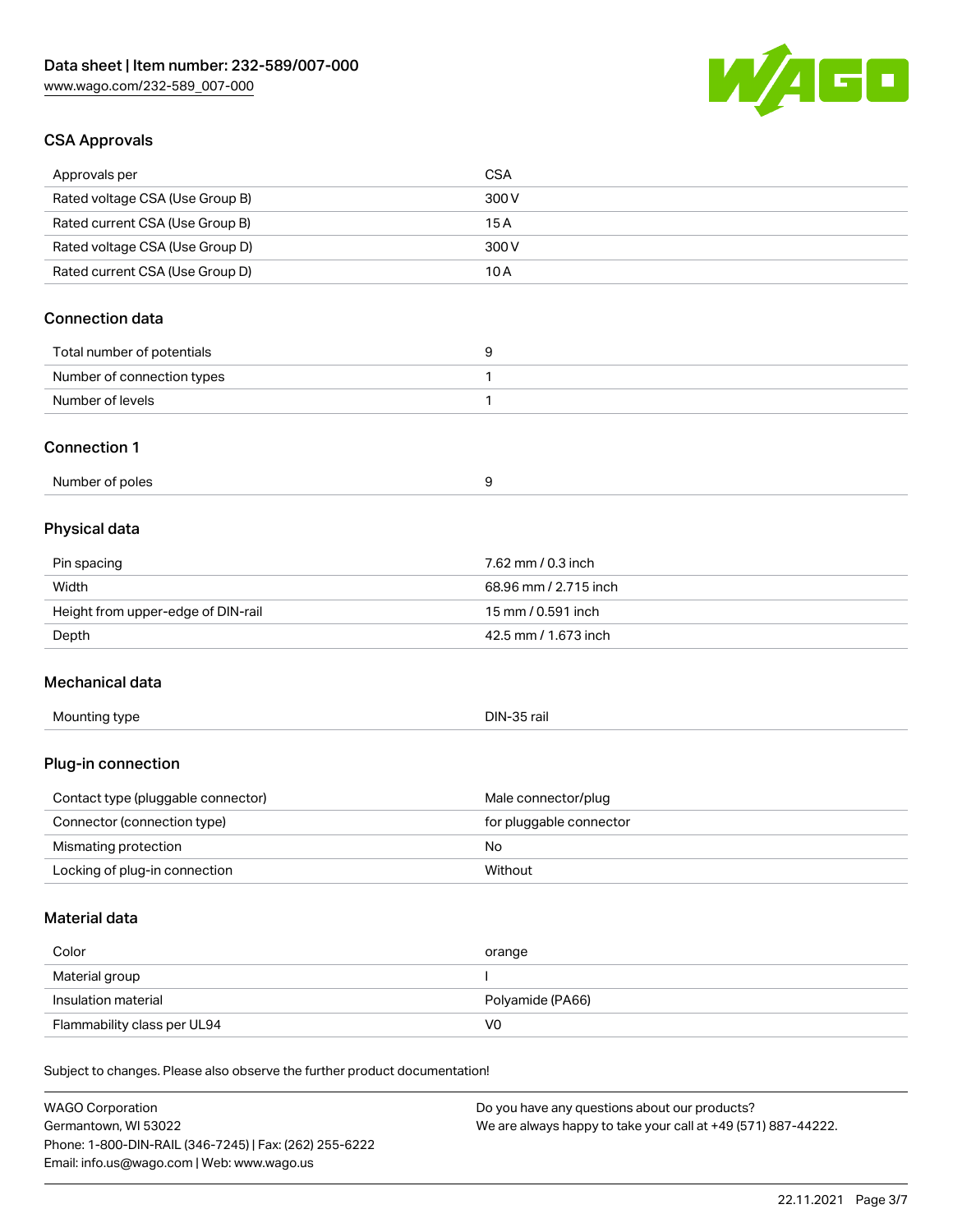[www.wago.com/232-589\\_007-000](http://www.wago.com/232-589_007-000)



| Contact material | Electrolytic copper (E <sub>Cu</sub> ) |
|------------------|----------------------------------------|
| Contact plating  | tin-plated                             |
| Fire load        | 0.277 MJ                               |
| Weight           | 12g                                    |
|                  |                                        |

## Environmental requirements

| Limit temperature range | ⊥+100 °ົ<br>-60 |
|-------------------------|-----------------|
|-------------------------|-----------------|

### Commercial data

| Product Group         | 3 (Multi Conn. System) |
|-----------------------|------------------------|
| PU (SPU)              | 10 Stück               |
| Packaging type        | box                    |
| Country of origin     | DE                     |
| <b>GTIN</b>           | 4045454340643          |
| Customs tariff number | 8536694040             |

## Approvals / Certificates

### Country specific Approvals

| Logo               | Approval                                     | <b>Additional Approval Text</b> | Certificate<br>name |
|--------------------|----------------------------------------------|---------------------------------|---------------------|
|                    | CВ<br>DEKRA Certification B.V.               | IEC 61984                       | NL-39756            |
| EMA<br><b>NEUR</b> | <b>KEMA/KEUR</b><br>DEKRA Certification B.V. | EN 61984                        | 2190761.01          |

### Ship Approvals

Email: info.us@wago.com | Web: www.wago.us

|                         |                                                                            |                                                               | Certificate |
|-------------------------|----------------------------------------------------------------------------|---------------------------------------------------------------|-------------|
| Logo                    | Approval                                                                   | <b>Additional Approval Text</b>                               | name        |
| ABS                     | <b>ABS</b>                                                                 |                                                               | $19-$       |
|                         | American Bureau of Shipping                                                |                                                               | HG15869876- |
|                         |                                                                            |                                                               | <b>PDA</b>  |
|                         | BV                                                                         | <b>IEC 60998</b>                                              | 11915/D0 BV |
| VERITAS                 | Bureau Veritas S.A.                                                        |                                                               |             |
|                         | <b>DNV GL</b>                                                              | EN 60998                                                      | TAE000016Z  |
|                         | Det Norske Veritas, Germanischer Lloyd                                     |                                                               |             |
|                         | Subject to changes. Please also observe the further product documentation! |                                                               |             |
| <b>WAGO Corporation</b> |                                                                            | Do you have any questions about our products?                 |             |
| Germantown, WI 53022    |                                                                            | We are always happy to take your call at +49 (571) 887-44222. |             |
|                         | Phone: 1-800-DIN-RAIL (346-7245)   Fax: (262) 255-6222                     |                                                               |             |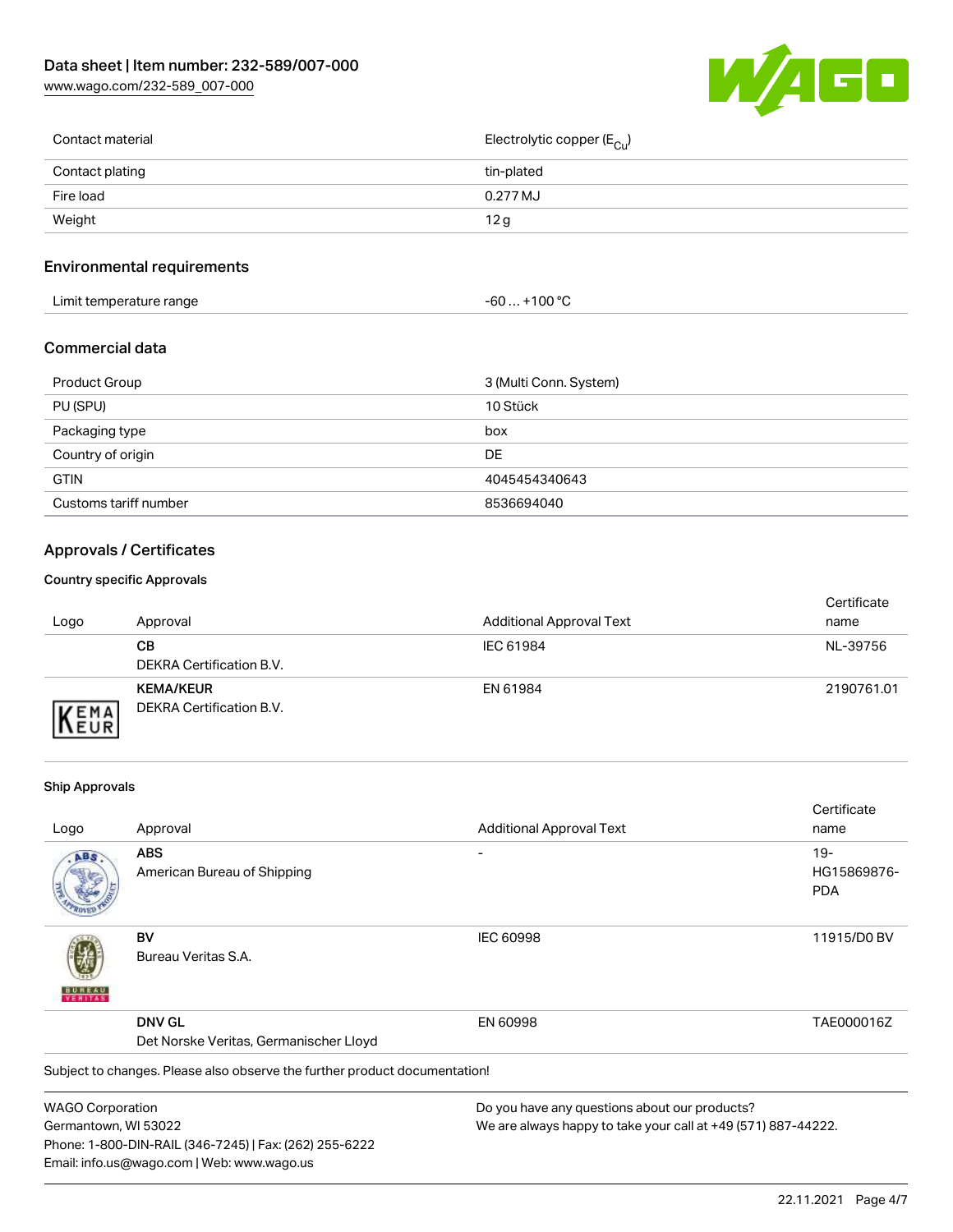

### UL-Approvals

| Logo                       | Approval                                    | <b>Additional Approval Text</b> | Certificate<br>name |
|----------------------------|---------------------------------------------|---------------------------------|---------------------|
| $\boldsymbol{\theta}$      | <b>UR</b><br>Underwriters Laboratories Inc. | <b>UL 1977</b>                  | E45171              |
| $\boldsymbol{\mathcal{A}}$ | UR<br>Underwriters Laboratories Inc.        | <b>UL 1059</b>                  | E45172              |

## Counterpart



| ltem no.231-709/026-000                                                                                              | www.wago.com/231-709/026- |
|----------------------------------------------------------------------------------------------------------------------|---------------------------|
| 1-conductor female connector; CAGE CLAMP®; 2.5 mm <sup>2</sup> ; Pin spacing 7.62 mm; 9-pole; 2,50 mm <sup>2</sup> ; | 000                       |
| orange                                                                                                               |                           |

## Optional accessories

#### Carrier rail

| Mounting accessories |                                                                                                                                             |                      |
|----------------------|---------------------------------------------------------------------------------------------------------------------------------------------|----------------------|
|                      | Item no.: 210-197<br>Steel carrier rail; 35 x 15 mm; 1.5 mm thick; 2 m long; slotted; similar to EN 60715; silver-colored                   | www.wago.com/210-197 |
|                      | Item no.: 210-198<br>Copper carrier rail; 35 x 15 mm; 2.3 mm thick; 2 m long; unslotted; according to EN 60715; copper-<br>colored          | www.wago.com/210-198 |
|                      | Item no.: 210-504<br>Steel carrier rail; 35 x 7.5 mm; 1 mm thick; 2 m long; slotted; galvanized; according to EN 60715; silver-<br>colored  | www.wago.com/210-504 |
|                      | Item no.: 210-505<br>Steel carrier rail; 35 x 7.5 mm; 1 mm thick; 2 m long; unslotted; galvanized; according to EN 60715;<br>silver-colored | www.wago.com/210-505 |
|                      | Item no.: 210-506<br>Steel carrier rail; 35 x 15 mm; 1.5 mm thick; 2 m long; unslotted; galvanized; similar to EN 60715; silver-<br>colored | www.wago.com/210-506 |
|                      | Item no.: 210-508<br>Steel carrier rail; 35 x 15 mm; 1.5 mm thick; 2 m long; slotted; galvanized; similar to EN 60715; silver-<br>colored   | www.wago.com/210-508 |
|                      | Item no.: 210-113<br>Steel carrier rail; 35 x 7.5 mm; 1 mm thick; 2 m long; unslotted; according to EN 60715; silver-colored                | www.wago.com/210-113 |

Subject to changes. Please also observe the further product documentation!

| <b>WAGO Corporation</b>                                | Do you have any questions about our products?                 |
|--------------------------------------------------------|---------------------------------------------------------------|
| Germantown, WI 53022                                   | We are always happy to take your call at +49 (571) 887-44222. |
| Phone: 1-800-DIN-RAIL (346-7245)   Fax: (262) 255-6222 |                                                               |
| Email: info.us@wago.com   Web: www.wago.us             |                                                               |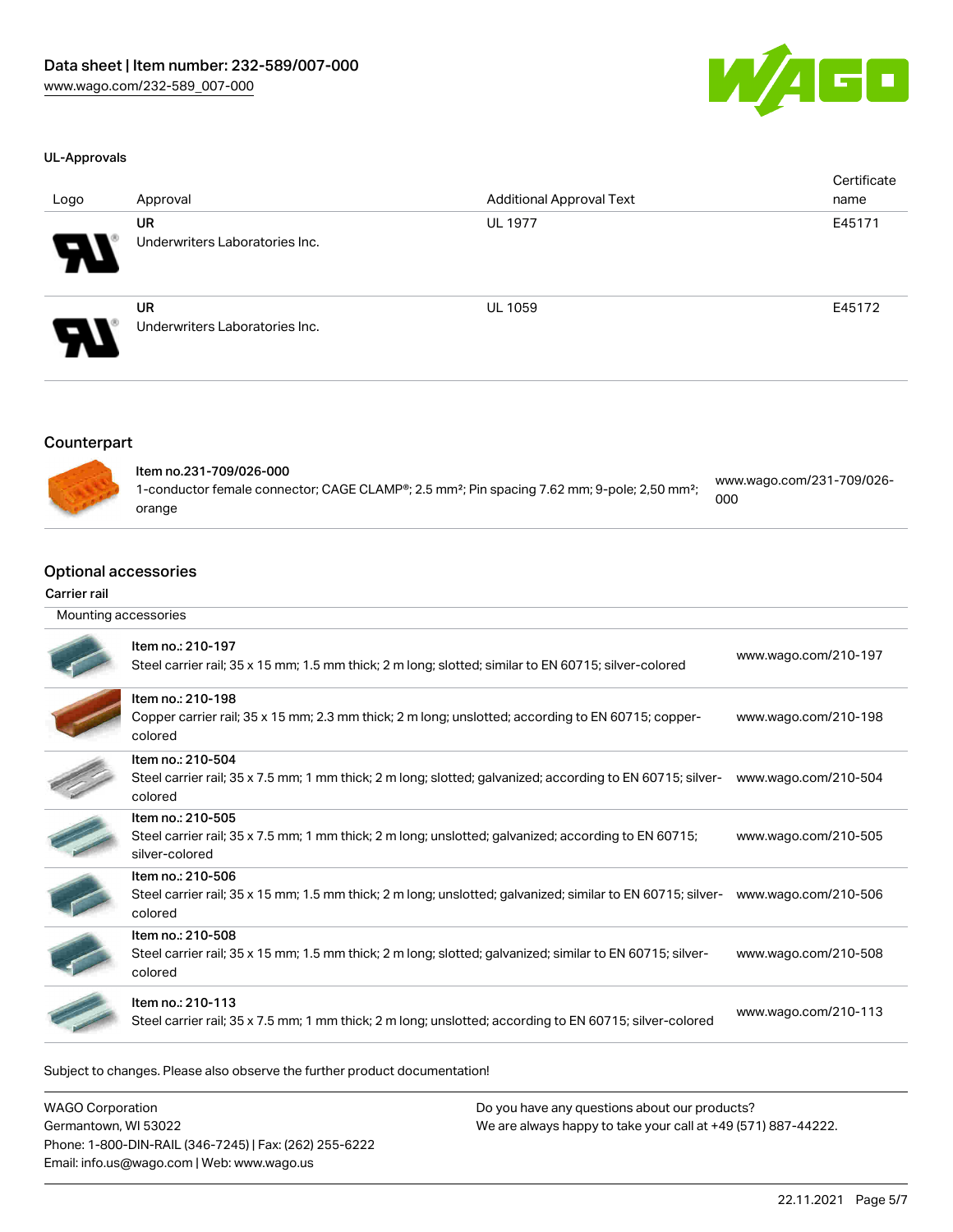[www.wago.com/232-589\\_007-000](http://www.wago.com/232-589_007-000)





### Item no.: 210-118

Steel carrier rail; 35 x 15 mm; 2.3 mm thick; 2 m long; unslotted; according to EN 60715; silver-colored [www.wago.com/210-118](http://www.wago.com/210-118)

|                               | Item no.: 210-112                                                                                                                                |            |                      |                      |
|-------------------------------|--------------------------------------------------------------------------------------------------------------------------------------------------|------------|----------------------|----------------------|
|                               | Steel carrier rail; 35 x 7.5 mm; 1 mm thick; 2 m long; slotted; according to EN 60715; "Hole width 25 mm; www.wago.com/210-112<br>silver-colored |            |                      |                      |
|                               |                                                                                                                                                  |            |                      |                      |
|                               | Item no.: 210-114<br>Steel carrier rail; 35 x 15 mm; 1.5 mm thick; 2 m long; unslotted; similar to EN 60715; silver-colored                      |            | www.wago.com/210-114 |                      |
|                               |                                                                                                                                                  |            |                      |                      |
|                               | Item no.: 210-115                                                                                                                                |            |                      |                      |
|                               | Steel carrier rail; 35 x 7.5 mm; 1 mm thick; 2 m long; slotted; according to EN 60715; "Hole width 18 mm; www.wago.com/210-115<br>silver-colored |            |                      |                      |
|                               |                                                                                                                                                  |            |                      |                      |
|                               | Item no.: 210-196<br>Aluminum carrier rail; 35 x 8.2 mm; 1.6 mm thick; 2 m long; unslotted; similar to EN 60715; silver-colored                  |            |                      | www.wago.com/210-196 |
|                               |                                                                                                                                                  |            |                      |                      |
| Coding<br>Coding              |                                                                                                                                                  |            |                      |                      |
|                               |                                                                                                                                                  |            |                      |                      |
|                               | Item no.: 231-130<br>Coding key; snap-on type; light gray                                                                                        |            | www.wago.com/231-130 |                      |
|                               |                                                                                                                                                  |            |                      |                      |
|                               |                                                                                                                                                  |            |                      |                      |
| <b>Downloads</b>              |                                                                                                                                                  |            |                      |                      |
| <b>Documentation</b>          |                                                                                                                                                  |            |                      |                      |
| <b>Additional Information</b> |                                                                                                                                                  |            |                      |                      |
| Technical explanations        |                                                                                                                                                  | 2019 Apr 3 | pdf<br>2.0 MB        | Download             |
|                               |                                                                                                                                                  |            |                      |                      |
| <b>CAD files</b>              |                                                                                                                                                  |            |                      |                      |
| CAE data                      |                                                                                                                                                  |            |                      |                      |
|                               | EPLAN Data Portal 232-589/007-000                                                                                                                |            | <b>URL</b>           | Download             |
|                               |                                                                                                                                                  |            |                      | Download             |
|                               | EPLAN Data Portal 232-589/007-000                                                                                                                |            | <b>URL</b>           |                      |
|                               |                                                                                                                                                  |            |                      |                      |
|                               | <b>Environmental Product Compliance</b>                                                                                                          |            |                      |                      |
|                               |                                                                                                                                                  |            |                      |                      |
| <b>Compliance Search</b>      | Environmental Product Compliance 232-589/007-000                                                                                                 |            | <b>URL</b>           | Download             |

Subject to changes. Please also observe the further product documentation!

WAGO Corporation Germantown, WI 53022 Phone: 1-800-DIN-RAIL (346-7245) | Fax: (262) 255-6222 Email: info.us@wago.com | Web: www.wago.us